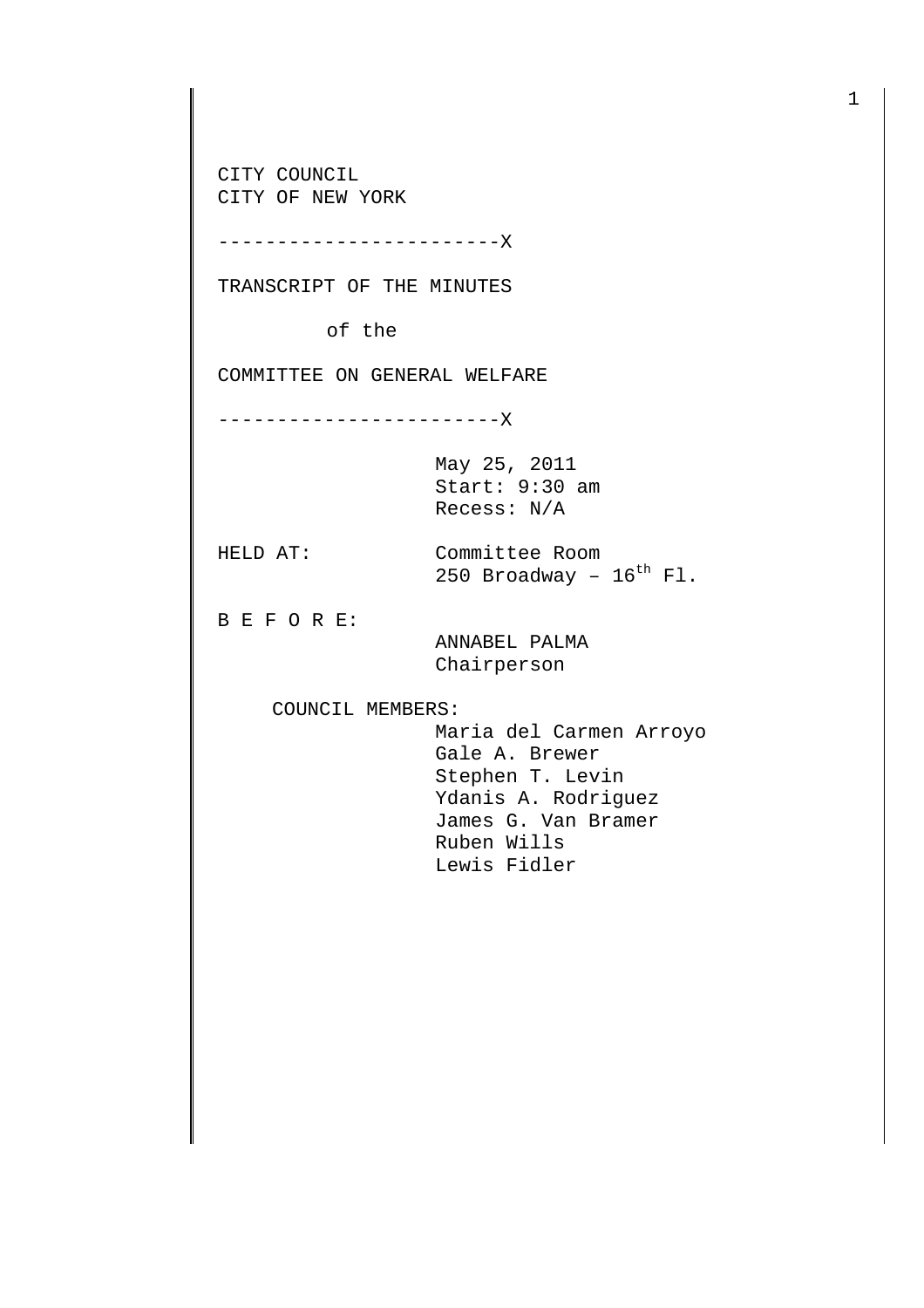| $\mathbf{1}$ | $\overline{2}$<br>COMMITTEE ON GENERAL WELFARE     |
|--------------|----------------------------------------------------|
| 2            | CHAIRPERSON PALMA: Good morning,                   |
| 3            | everyone. We are here today to vote on proposed    |
| 4            | Intro 444-A, which is legislation that will        |
| 5            | require the Mayor's Office of Operations to        |
| 6            | regularly publish data on the City's website about |
| 7            | the utilization of facilities that provide         |
| 8            | temporary emergency housing and associative        |
| $\mathsf 9$  | services to individuals and families in order to   |
| 10           | determine the extent of need for these services in |
| 11           | the city. While the Department of Homeless         |
| 12           | Services, the HS, administers most of these types  |
| 13           | of facilities, this legislation would also require |
| 14           | information to be reported about Human Resource    |
| 15           | Administration (HRA) facilities, which provide     |
| 16           | emergency housing to domestic violence survivors   |
| 17           | and people living with HIV/AIDS, Department of     |
| 18           | Youth and Community Development the TVD            |
| 19           | facilities, which provides emergency assistance to |
| 20           | runaway and homeless youth and the Department of   |
| 21           | Housing Preservation and Development (HPD), which  |
| 22           | provides emergency housing to people who lose      |
| 23           | their homes because of fire, flood, vacate orders  |
| 24           | or other emergencies. The bill also requires that  |
| 25           | certain information related to families and        |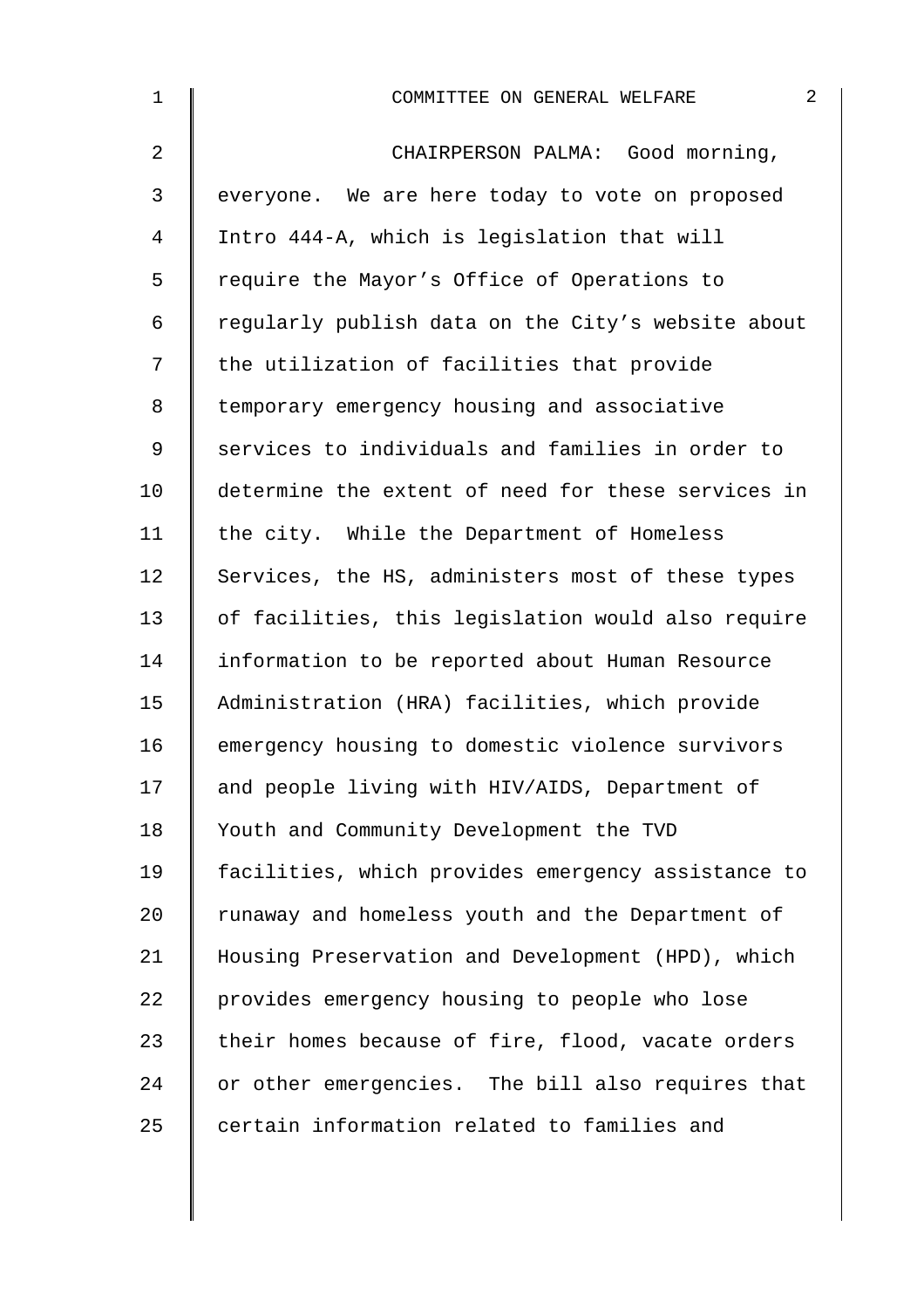| $\mathbf{1}$   | 3<br>COMMITTEE ON GENERAL WELFARE                  |
|----------------|----------------------------------------------------|
| 2              | singles, who seek admission to DHS administered    |
| $\mathfrak{Z}$ | facilities, to be reported. I want to thank my     |
| 4              | colleagues for being present at today's hearing    |
| 5              | and vote. With us we have Jimmy Van Bramer from    |
| 6              | Queens, Ydanis Rodriguez from Manhattan, Ruben     |
| 7              | Wills from Queens, Council Member Gale Brewer from |
| 8              | Manhattan, Council Member Steve Levin from         |
| 9              | Brooklyn and at the table with us, although he is  |
| 10             | not a member of the Committee, Council Member Lew  |
| 11             | Fidler. And with that, the clerk can call the      |
| 12             | roll.                                              |
| 13             | COMMITTEE CLERK: William Martin,                   |
| 14             | committee clerk, roll call vote in the Committee   |
| 15             | on General Welfare Introduction 444-A. Council     |
| 16             | Member Palma?                                      |
| 17             | CHAIRPERSON PALMA: I vote aye.                     |
| 18             | COMMITTEE CLERK: Brewer?                           |
| 19             | COUNCIL MEMBER BREWER: I vote aye.                 |
| 20             | COMMITTEE CLERK: Rodriguez?                        |
| 21             | COUNCIL MEMBER RODRIGUEZ: I vote                   |
| 22             | aye and I would like to add my name.               |
| 23             | COMMITTEE CLERK: Levin?                            |
| 24             | COUNCIL MEMBER LEVIN: I vote aye.                  |
| 25             | COMMITTEE CLERK: Van Bramer?                       |
|                |                                                    |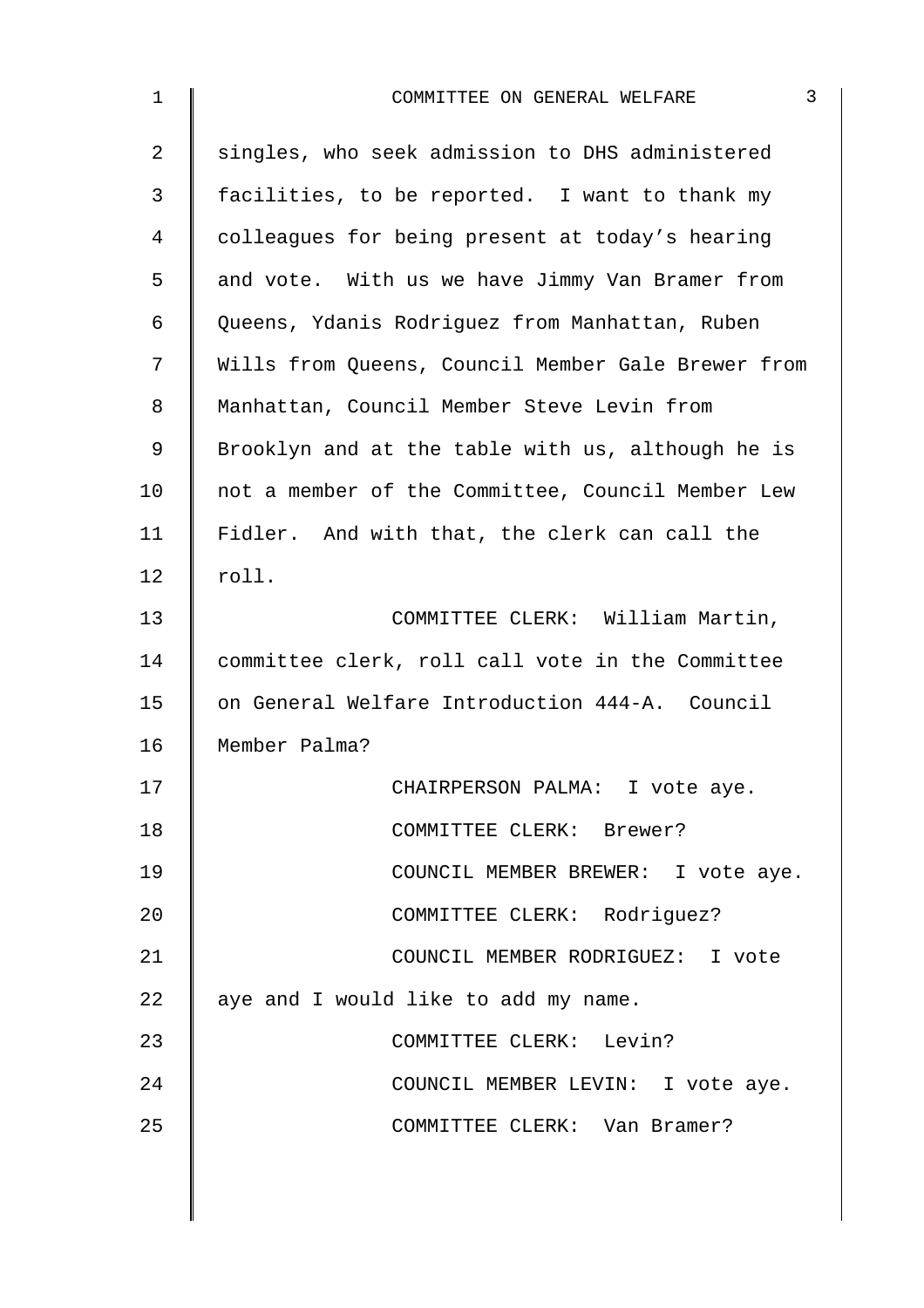| $\mathbf{1}$ | 4<br>COMMITTEE ON GENERAL WELFARE                     |
|--------------|-------------------------------------------------------|
| 2            | COUNCIL MEMBER VAN BRAMER: Aye.                       |
| 3            | COMMITTEE CLERK: Wills?                               |
| 4            | COUNCIL MEMBER WILLS: I vote aye.                     |
| 5            | COMMITTEE CLERK: By vote of six in                    |
| 6            | the affirmative, zero in the negative and no          |
| 7            | abstentions, items adopted. Members, please sign      |
| 8            | the Committee report.                                 |
| 9            | CHAIRPERSON PALMA: Thank you.                         |
| 10           | [gavel]                                               |
| 11           | CHAIRPERSON PALMA: I want to note                     |
| 12           | that we will hold the vote on General Welfare open    |
| 13           | for 20 minutes.                                       |
| 14           | COMMITTEE CLERK: Continuation roll                    |
| 15           | call in the Committee on General Welfare. Council     |
| 16           | Member Arroyo?                                        |
| 17           | COUNCIL MEMBER ARROYO: Aye.                           |
| 18           | COMMITTEE CLERK: The vote now                         |
| 19           | stands at seven in the affirmative, zero in the       |
| 20           | negative and no abstentions.                          |
| 21           | CHAIRPERSON PALMA: The hearing on                     |
| 22           | General Welfare Committee of May 25 <sup>th</sup> now |
| 23           | adjourned.                                            |
| 24           | [gavel]                                               |
|              |                                                       |
|              |                                                       |
|              |                                                       |